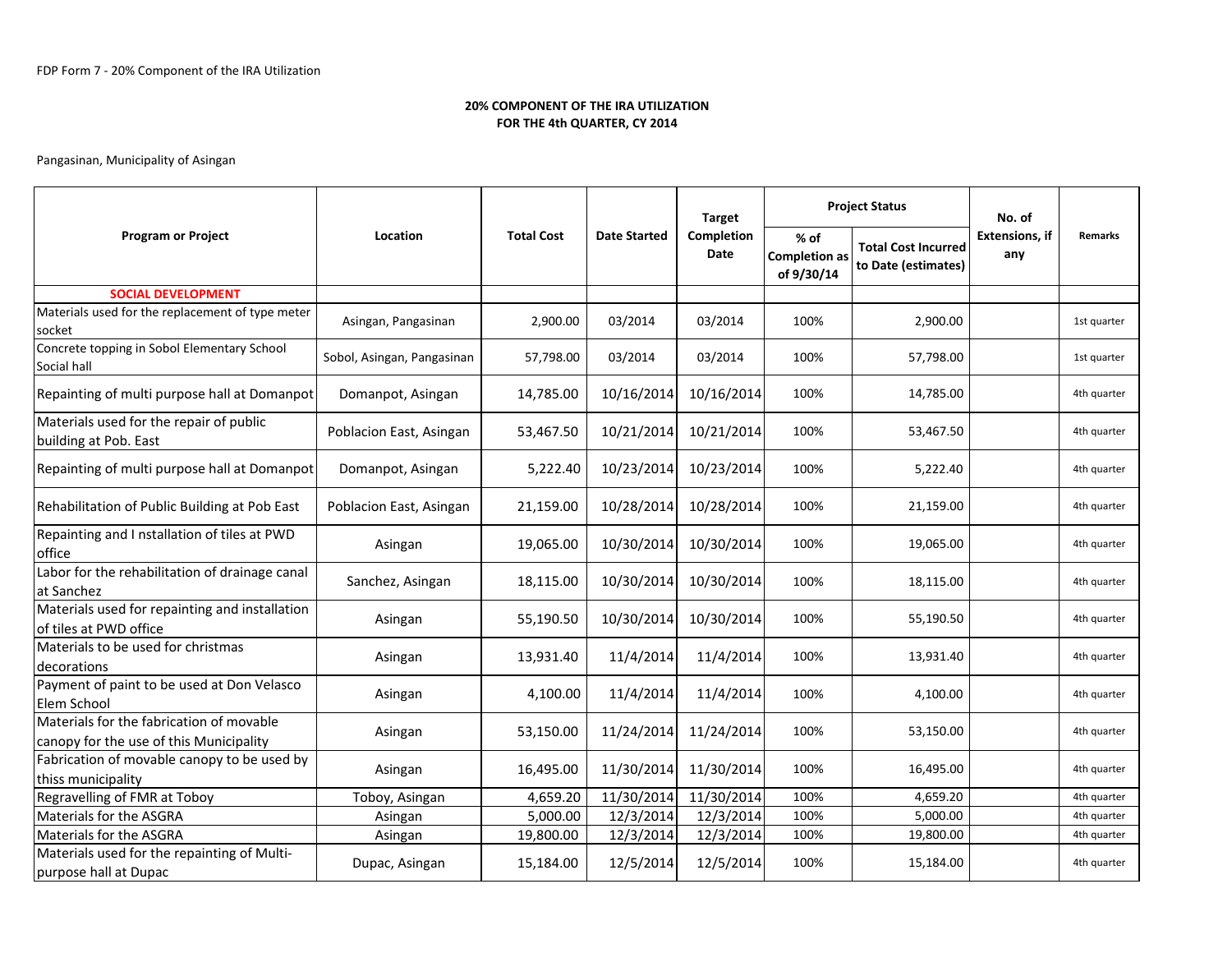|                                                                                             | Location              | <b>Total Cost</b> |                     | <b>Target</b><br>Completion<br>Date |                                              | <b>Project Status</b>                             | No. of<br><b>Extensions, if</b><br>any |                |
|---------------------------------------------------------------------------------------------|-----------------------|-------------------|---------------------|-------------------------------------|----------------------------------------------|---------------------------------------------------|----------------------------------------|----------------|
| <b>Program or Project</b>                                                                   |                       |                   | <b>Date Started</b> |                                     | $%$ of<br><b>Completion as</b><br>of 9/30/14 | <b>Total Cost Incurred</b><br>to Date (estimates) |                                        | <b>Remarks</b> |
| Materials used for the repainting of multi<br>purpose hall at Sobol                         | Asingan               | 15,184.00         | 12/5/2014           | 12/5/2014                           | 100%                                         | 15,184.00                                         |                                        | 4th quarter    |
| Christmas decoration                                                                        | Asingan               | 46,262.31         | 12/8/2014           | 12/8/2014                           | 100%                                         | 46,262.31                                         |                                        | 4th quarter    |
| Janitorial equipment                                                                        | Asingan               | 38,500.00         | 12/9/2014           | 12/9/2014                           | 100%                                         | 38,500.00                                         |                                        | 4th quarter    |
| Materials for the const. of Park Gate at<br>Calepaan, Asingan, Pangasinan                   | Calepaan, Asingan     | 35,000.00         | 12/10/2014          | 12/10/2014                          | 100%                                         | 35,000.00                                         |                                        | 4th quarter    |
| Materials for the const. of Park Gate at<br>Calepaan, Asingan, Pangasinan                   | Calepaan, Asingan     | 3,227.00          | 12/10/2014          | 12/10/2014                          | 100%                                         | 3,227.00                                          |                                        | 4th quarter    |
| Repair of ceiling and windows of barangay<br>health center at Bobonan                       | Bobonan, Asingan      | 15,204.00         | 12/12/2014          | 12/12/2014                          | 100%                                         | 15,204.00                                         |                                        | 4th quarter    |
| Repainting of Multipurpose hall of Dupac                                                    | Dupac, Asingan        | 4,815.00          | 12/15/2014          | 12/15/2014                          | 100%                                         | 4,815.00                                          |                                        | 4th quarter    |
| Repainting of multi purpose hall at Sobol                                                   | Sobol, Asingan        | 4,815.00          | 12/15/2014          | 12/15/2014                          | 100%                                         | 4,815.00                                          |                                        | 4th quarter    |
| Labor for the construction of Park Gate at<br>Calepaan, Asingan, Pangasinan                 | Calepaan, Asingan     | 11,690.00         | 12/15/2014          | 12/15/2014                          | 100%                                         | 11,690.00                                         |                                        | 4th quarter    |
| Repair of ceiling windows of brgy Health<br>center at Bobonan                               | Bobonan, Asingan      | 4,698.00          | 12/15/2014          | 12/15/2014                          | 100%                                         | 4,698.00                                          |                                        | 4th quarter    |
| Monobloc chairs and tables for use at San<br>Vicente, Asingan, Pangasinan                   | San Vicente, Asingan  | 18,900.00         | 12/16/2014          | 12/16/2014                          | 100%                                         | 18,900.00                                         |                                        | 4th quarter    |
| Materials used for the repainting of Barangay<br>Markers at Cabalitian, Asingan, Pangasinan | Cabalitian, Asingan   | 10,000.00         | 12/16/2014          | 12/16/2014                          | 100%                                         | 10,000.00                                         |                                        | 4th quarter    |
| Supplies for Asingan Mun. Hall                                                              |                       | 11,017.00         | 12/16/2014          | 12/16/2014                          | 100%                                         | 11,017.00                                         |                                        | 4th quarter    |
| Monobloc chairs and tables for use at San<br>Vicente, Asingan, Pangasinan                   | San Vicente, Asingan  | 6,000.00          | 12/16/2014          | 12/16/2014                          | 100%                                         | 6,000.00                                          |                                        | 4th quarter    |
| Construction of warehouse building of DA at<br>Macalong                                     | Macalong, Asingan     | 732,187.60        | 12/17/2014          | 12/17/2014                          | 100%                                         | 732,187.60                                        |                                        | 4th quarter    |
| Materials for the improvement of comfort<br>room at public plaza                            | Asingan               | 72,988.00         | 12/22/2014          | 12/22/2014                          | 100%                                         | 72,988.00                                         |                                        | 4th quarter    |
| Fabrication of flashing at Ariston East Elem<br>School                                      | Ariston East, Asingan | 1,932.00          | 12/29/2014          | 12/29/2014                          | 100%                                         | 1,932.00                                          |                                        | 4th quarter    |
| Improvement of comfort rooms at public<br>mkt.                                              | Asingan               | 26,577.50         | 12/29/2014          | 12/29/2014                          | 100%                                         | 26,577.50                                         |                                        | 4th quarter    |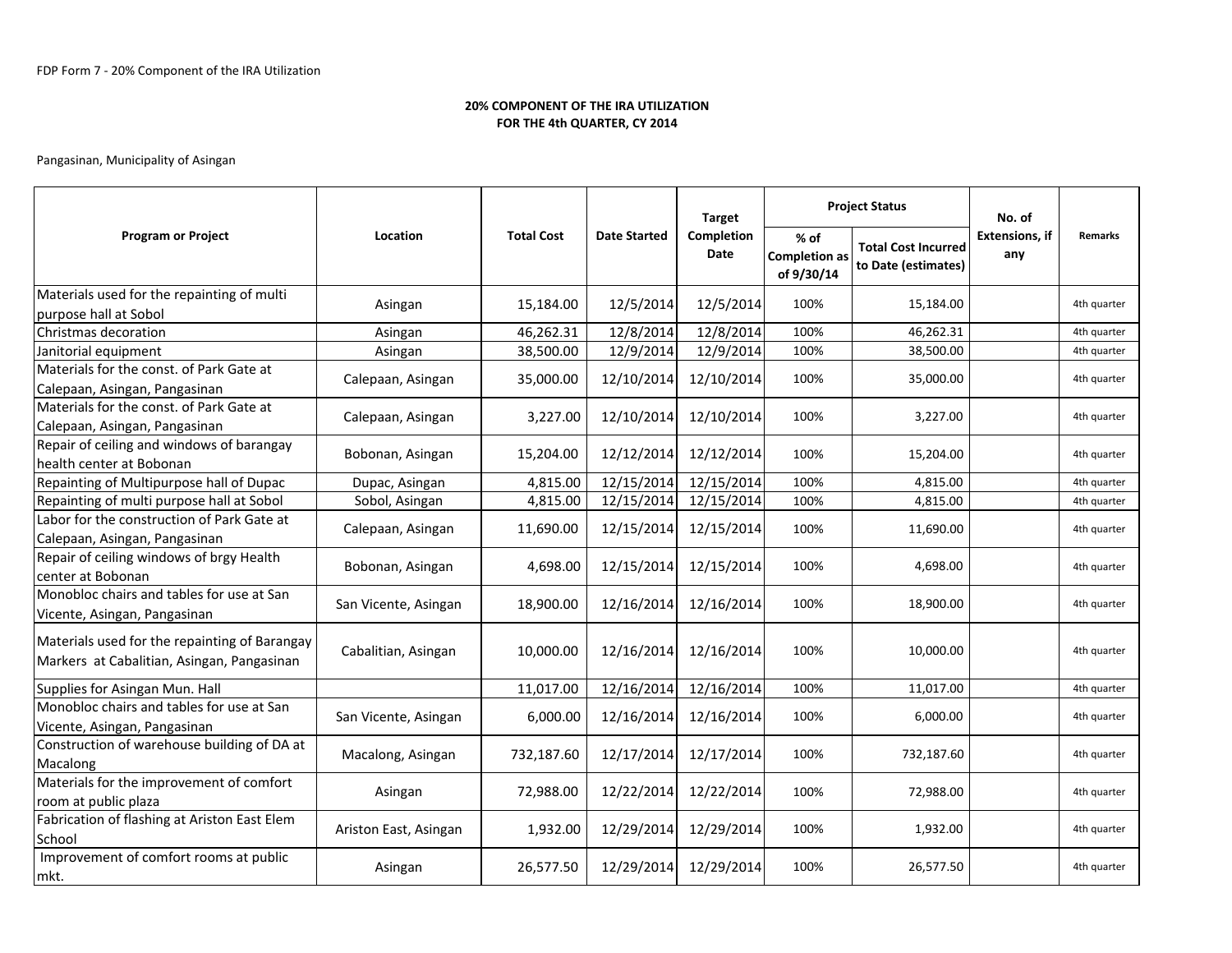| <b>Program or Project</b>                                                                                             | Location<br><b>Total Cost</b> |            |                                          | <b>Target</b> | <b>Project Status</b>                        |                                                   | No. of                       |                |
|-----------------------------------------------------------------------------------------------------------------------|-------------------------------|------------|------------------------------------------|---------------|----------------------------------------------|---------------------------------------------------|------------------------------|----------------|
|                                                                                                                       |                               |            | <b>Completion</b><br><b>Date Started</b> |               | $%$ of<br><b>Completion as</b><br>of 9/30/14 | <b>Total Cost Incurred</b><br>to Date (estimates) | <b>Extensions, if</b><br>any | <b>Remarks</b> |
| Labor of the (continuation) construction of<br>Social hall in Don. T. Bauzon Elem. School,<br>Macalong, Asingan       | Asingan                       | 21,095.00  | 12/31/2014                               | 12/31/2014    | 100%                                         | 21,095.00                                         |                              | 4th quarter    |
| Materials and labor for the improvement of<br>multi-purpose hall in Calepaan Community<br>School, Asingan             | Calepaan, Asingan             | 10,000.00  | 12/31/2014                               | 12/31/2014    | 100%                                         | 10,000.00                                         |                              | 4th quarter    |
| Materials and labor for the improvement of<br>multi-purpose hall in Calepaan Community<br>School, Asingan             | Calepaan, Asingan             | 50,000.00  | 12/31/2014                               | 12/31/2014    | 100%                                         | 50,000.00                                         |                              | 4th quarter    |
| Construction of multi-purpose building of the<br>Department of Agriculture along by-pass<br>road in Macalong, Asingan | Macalong, Asingan             | 419,073.99 | 12/31/2014                               | 12/31/2014    | 100%                                         | 419,073.99                                        |                              | 4th quarter    |
| Construction of warehouse building of<br>Department of Agriculture in Macalong,<br>Asingan                            | Macalong, Asingan             | 596,025.90 | 12/31/2014                               | 12/31/2014    | 100%                                         | 596,025.90                                        |                              | 4th quarter    |
| Materials used for the<br>construction/installation of classroom ceiling<br>of Ariston Bantog Elem. School, Asingan   | Bantog, Asignan               | 45,246.00  | 12/31/2014                               | 12/31/2014    | 100%                                         | 45,246.00                                         |                              | 4th quarter    |
| Materials and labor for fabrication of<br>movable canopy in Macalong, Asingan                                         | Macalong, Asingan             | 33,750.00  | 12/31/2014                               | 12/31/2014    | 100%                                         | 33,750.00                                         |                              | 4th quarter    |
| Materials used in construction (continuation)<br>of Social Hall in Don T. Bauzon Elem. School,<br>Macalong, Asingan   | Asingan                       | 4,000.00   | 12/31/2014                               | 12/31/2014    | 100%                                         | 4,000.00                                          |                              | 4th quarter    |
| Materials used for the<br>construction/installation of classroom ceiling<br>of Ariston Bantog Elem. School, Asingan   | Bantog, Asignan               | 5,000.00   | 12/31/2014                               | 12/31/2014    | 100%                                         | 5,000.00                                          |                              | 4th quarter    |
| Materials used in construction (continuation)<br>of Social Hall in Don T. Bauzon Elem. School,<br>Macalong, Asingan   | Asingan                       | 74,140.50  | 12/31/2014                               | 12/31/2014    | 100%                                         | 74,140.50                                         |                              | 4th quarter    |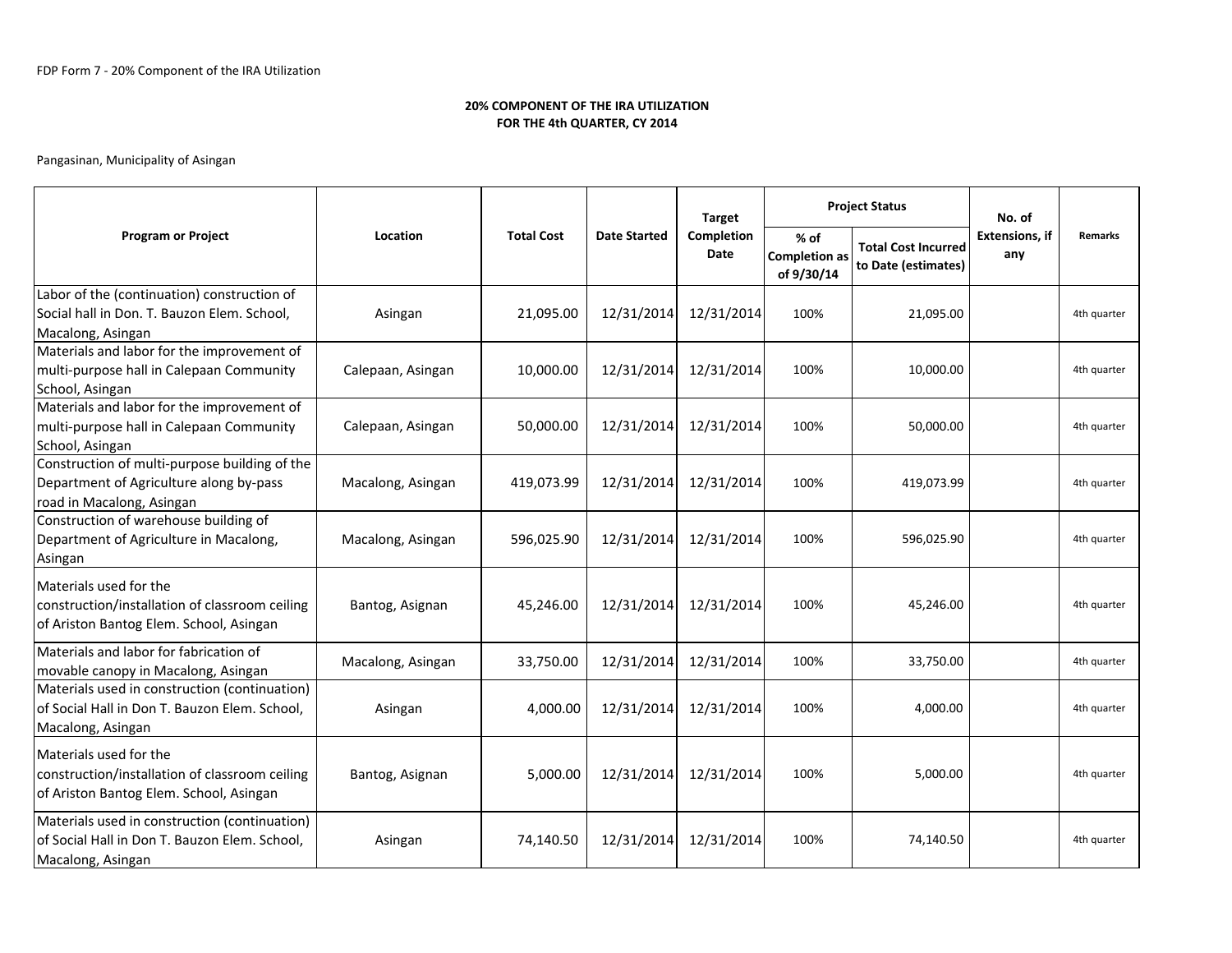| <b>Program or Project</b>                                                                                                    | Location<br><b>Total Cost</b> |                     |                    | <b>Target</b>                                | <b>Project Status</b>                             |                              | No. of  |             |
|------------------------------------------------------------------------------------------------------------------------------|-------------------------------|---------------------|--------------------|----------------------------------------------|---------------------------------------------------|------------------------------|---------|-------------|
|                                                                                                                              |                               | <b>Date Started</b> | Completion<br>Date | $%$ of<br><b>Completion as</b><br>of 9/30/14 | <b>Total Cost Incurred</b><br>to Date (estimates) | <b>Extensions, if</b><br>any | Remarks |             |
| Materials used in the construction of multi-<br>purpose hall in Poblacion East, Asingan                                      | Poblacion East, Asingan       | 7,800.00            | 12/31/2014         | 12/31/2014                                   | 100%                                              | 7,800.00                     |         | 4th quarter |
| Labor in fabrication of canopy in Bobonan,<br>Asingan                                                                        | Bobonan, Asingan              | 8,250.00            | 12/31/2014         | 12/31/2014                                   | 100%                                              | 8,250.00                     |         | 4th quarter |
| Materials for the fabrication of canopy in<br>Bobonan, Asingan                                                               | Bobonan, Asingan              | 25,587.00           | 12/31/2014         | 12/31/2014                                   | 100%                                              | 25,587.00                    |         | 4th quarter |
| Materials for the fabrication of canopy in<br>Bobonan, Asingan                                                               | Bobonan, Asingan              | 1,000.00            | 12/31/2014         | 12/31/2014                                   | 100%                                              | 1,000.00                     |         | 4th quarter |
| Materials and labor for fabrication of<br>movable canopy in Macalong, Asingan                                                | Macalong, Asingan             | 1,250.00            | 12/31/2014         | 12/31/2014                                   | 100%                                              | 1,250.00                     |         | 4th quarter |
| Repair/renovation of comfort rooms at<br>ground floor (Phase I) of Municipal Hall of<br>Asingan                              | Asingan                       | 449,654.00          | 12/31/2014         | 12/31/2014                                   | 100%                                              | 449,654.00                   |         | 4th quarter |
| Labor for the construction/installation of<br>classroom ceiling of Ariston Bantog Elem.<br>School, Asingan                   | Bantog, Asignan               | 14,280.00           | 12/31/2014         | 12/31/2014                                   | 100%                                              | 14,280.00                    |         | 4th quarter |
| Materials and labor for the (continuation)<br>construction of new electric post at Bauzon<br>Street, Poblacion West, Asingan | Asingan                       | 37,500.00           | 12/31/2014         | 12/31/2014                                   | 100%                                              | 37,500.00                    |         | 4th quarter |
|                                                                                                                              |                               |                     |                    |                                              |                                                   |                              |         |             |
| <b>ECONOMIC DEVELOPMENT</b><br>Materials to be used at MRF                                                                   | Asingan                       | 8,721.60            | 11/27/2014         | 11/27/2014                                   | 100%                                              | 8,721.60                     |         | 4th quarter |
| lMaterials for the road shoulder of cabalitian                                                                               | Toboy, Asingan                | 14,720.00           | 11/28/2014         | 11/28/2014                                   | 100%                                              | 14,720.00                    |         | 4th quarter |
| Materials for regravelling of FMR at Toboy                                                                                   | Toboy, Asingan                | 31,290.00           | 11/28/2014         | 11/28/2014                                   | 100%                                              | 31,290.00                    |         | 4th quarter |
| Biozyme for MRF                                                                                                              | Asingan                       | 49,000.00           | 12/2/2014          | 12/2/2014                                    | 100%                                              | 49,000.00                    |         | 4th quarter |
| <b>Biozyme for MRF</b>                                                                                                       | Asingan                       | 50,000.00           | 12/2/2014          | 12/2/2014                                    | 100%                                              | 50,000.00                    |         | 4th quarter |
| Foundation seeds to be distributed to<br>farmers                                                                             | Asingan                       | 12,610.00           | 12/4/2014          | 12/4/2014                                    | 100%                                              | 12,610.00                    |         | 4th quarter |
| Hybrid corn to be distributed to farmers                                                                                     | Asingan                       | 7,000.00            | 12/12/2014         | 12/12/2014                                   | 100%                                              | 7,000.00                     |         | 4th quarter |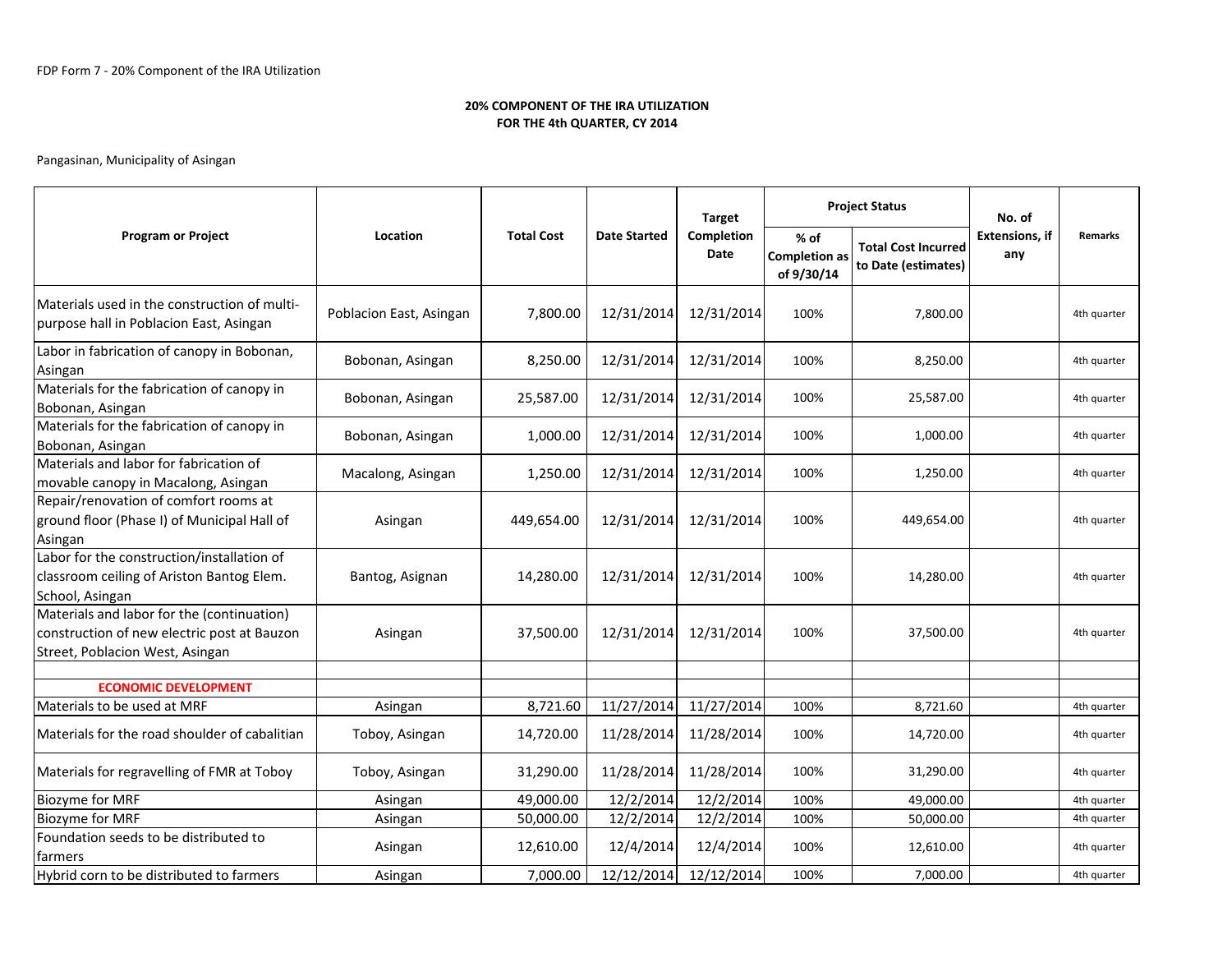| <b>Program or Project</b>                                                                              | Location                  |                   |                     | <b>Target</b>      | <b>Project Status</b>                        |                                                   | No. of                       |             |
|--------------------------------------------------------------------------------------------------------|---------------------------|-------------------|---------------------|--------------------|----------------------------------------------|---------------------------------------------------|------------------------------|-------------|
|                                                                                                        |                           | <b>Total Cost</b> | <b>Date Started</b> | Completion<br>Date | $%$ of<br><b>Completion as</b><br>of 9/30/14 | <b>Total Cost Incurred</b><br>to Date (estimates) | <b>Extensions. if</b><br>any | Remarks     |
| Regravelling of road shoulder at cabalitian                                                            | Cabalitian, Asingan       | 5,082.00          | 12/15/2014          | 12/15/2014         | 100%                                         | 5.082.00                                          |                              | 4th quarter |
| Materials used for the constn. Of BARSABAN<br>FMR at Sanchez, Asingan, Pangasinan                      | Sanchez, Asingan          | 53,280.00         | 12/15/2014          | 12/15/2014         | 100%                                         | 53,280.00                                         |                              | 4th quarter |
| Materials for the repair/ replacement of<br>streetlights at Bantog, Asingan, Pangasinan                | Bantog, Asignan           | 5,000.00          | 12/16/2014          | 12/16/2014         | 100%                                         | 5,000.00                                          |                              | 4th quarter |
| Materials for the repair/ replacement of<br>streetlights at Bantog, Asingan, Pangasinan                | Bantog, Asignan           | 24,850.00         | 12/16/2014          | 12/16/2014         | 100%                                         | 24,850.00                                         |                              | 4th quarter |
| Materials for the installation of additional<br>streetlights at Bobonan, Asingan, Pangasinan.          | Bobonan, Asingan          | 2,000.00          | 12/16/2014          | 12/16/2014         | 100%                                         | 2,000.00                                          |                              | 4th quarter |
| Materials for the installation of additional<br>streetlights at Bobonan, Asingan, Pangasinan.          | Bobonan, Asingan          | 22,878.00         | 12/16/2014          | 12/16/2014         | 100%                                         | 22,878.00                                         |                              | 4th quarter |
| Installation of streetlights at Bobonan                                                                | Bobonan, Asingan          | 5,083.00          | 12/29/2014          | 12/29/2014         | 100%                                         | 5,083.00                                          |                              | 4th quarter |
| Replacement of streetlights at Bantog                                                                  | Bantog, Asignan           | 3,915.00          | 12/29/2014          | 12/29/2014         | 100%                                         | 3,915.00                                          |                              | 4th quarter |
| Farm to market road at Sanchez                                                                         | Sanchez, Asingan          | 15,660.00         | 12/29/2014          | 12/29/2014         | 100%                                         | 15,660.00                                         |                              | 4th quarter |
| Cement for the concreting (continuation) of<br>road shoulder in Zone III, San Vicente East,<br>Asingan | San Vicente East, Asingan | 36,000.00         | 12/31/2014          | 12/31/2014         | 100%                                         | 36,000.00                                         |                              | 4th quarter |
| Materials and labor for the concreting of<br>road shoulder in Dupac, Asingan                           | Dupac, Asingan            | 60,000.00         | 12/31/2014          | 12/31/2014         | 100%                                         | 60,000.00                                         |                              | 4th quarter |
| Materials and labor for the concreting of<br>road shoulder in Dupac, Asingan                           | Dupac, Asingan            | 10,000.00         | 12/31/2014          | 12/31/2014         | 100%                                         | 10,000.00                                         |                              | 4th quarter |
| Repair/replacement of gutter & ceiling of<br>Building A & B at Public Market in Asingan                | Asingan                   | 479,333.00        | 12/31/2014          | 12/31/2014         | 100%                                         | 479,333.00                                        |                              | 4th quarter |
|                                                                                                        |                           |                   |                     |                    |                                              |                                                   |                              |             |
| <b>ENVIRONMENTAL MANAGEMENT</b>                                                                        |                           |                   |                     |                    |                                              |                                                   |                              |             |